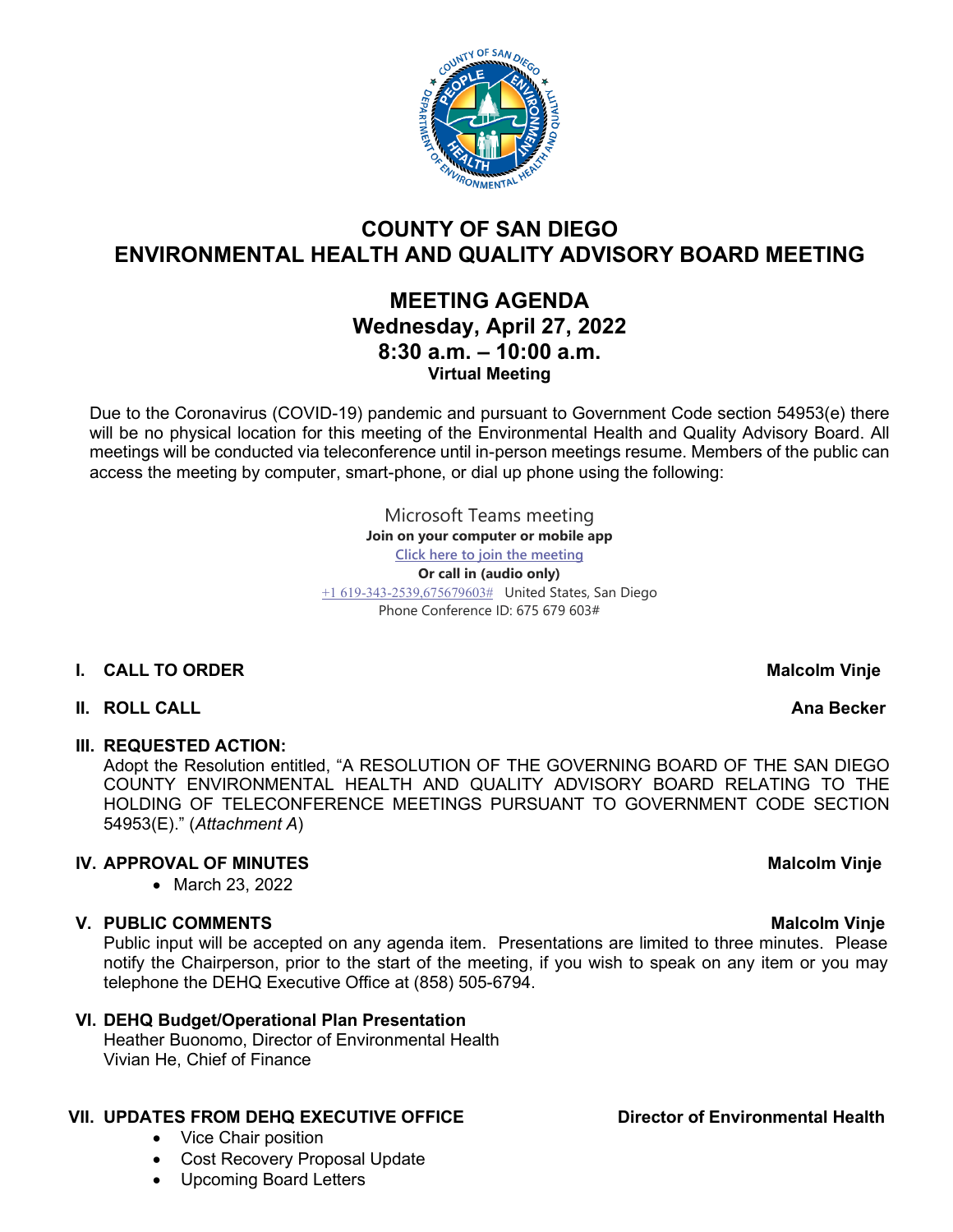- Vacancies Report
- May Meeting discuss in-person, hybrid, or virtual
- Legislative Highlights (DEHQ Chiefs/Program Coordinator)
	- o Food and Housing Division Programs
		- o AB 257, Food Facilities and Employment
		- o AB 1737, Children's Camps: Local Registration and Inspections
		- o AB 1858, FHD/LWQ Substandard buildings
		- o SB 972, California Retail Food Code
		- o SB 1290, California Retail Food Code
		- o AB 2298, Wave Basins
		- o Hazardous Materials Division Programs
			- o AB 2059, Hazardous Materials
		- o Land and Water Quality Division Programs
			- o AB 2002, Mobilehome parks: suspension of operating park
			- o AB 1642, CEQA: water system well and domestic well projects: exemption
		- o Community Health Division Programs
			- o No bills

### **VIII.** ADJOURN Malcolm Vinje

**Next Meeting: May 25, 2022, 8:30 a.m. – 10:00 a.m.**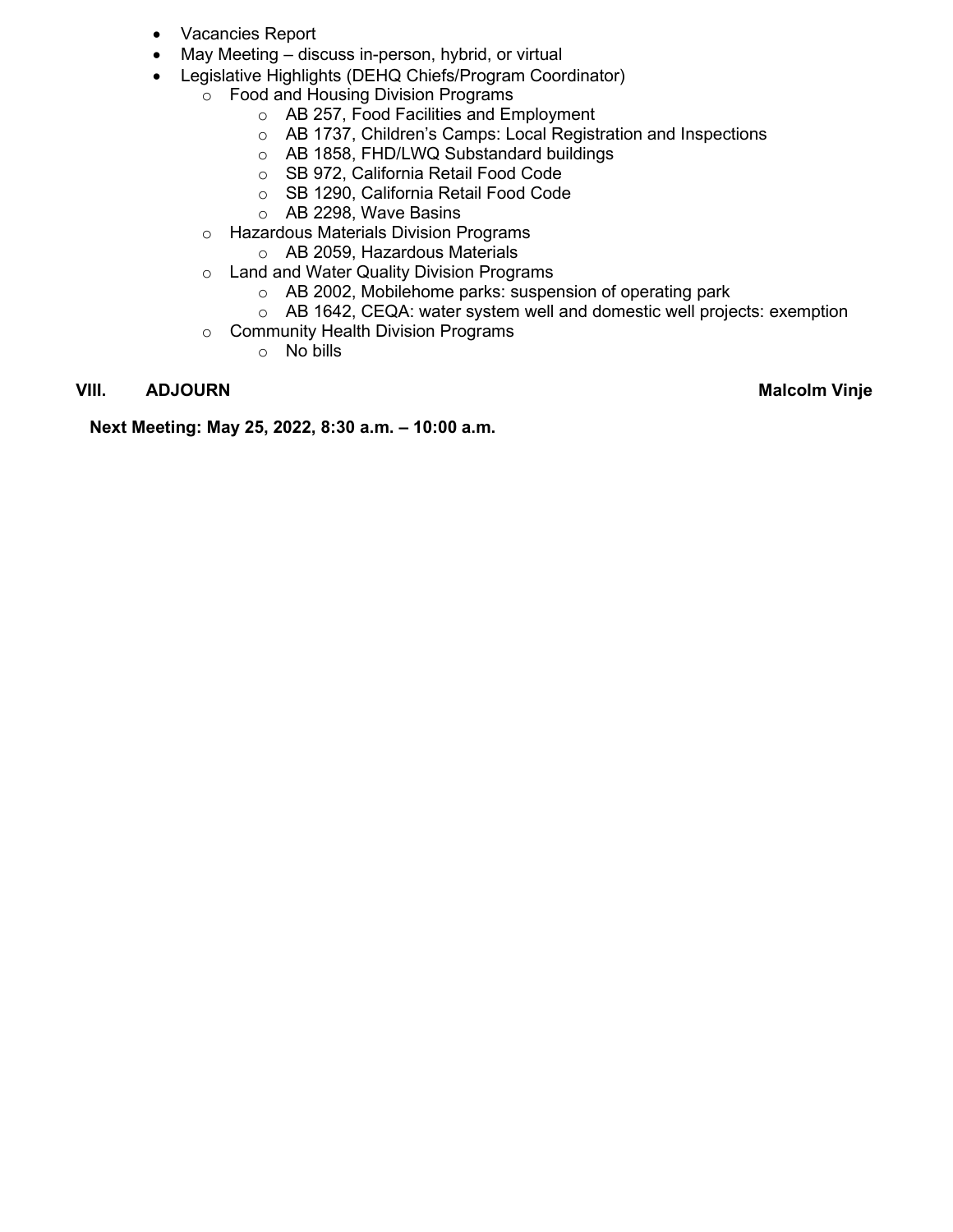#### A RESOLUTION OF THE COUNTY OF SAN DIEGO ENVIRONMENTAL HEALTH AND QUALITY ADVISORY BOARD RELATING TO THE HOLDING OF TELECONFERENCE MEETINGS PURSUANT TO GOVERNMENT CODE SECTION 54953(e)

WHEREAS, the San Diego County Environmental Health and Quality Advisory Board ("Board") is committed to preserving and nurturing public access and participation in meetings of the Board and promoting and protecting the health and safety of Board members, employees, and members of the public; and

WHEREAS, all meetings of the District's legislative bodies are open and public, as required by the Ralph M. Brown Act (Cal. Gov. Code  $\S$ § 54950 – 54963), so that any member of the public may attend, participate, and watch the District's legislative bodies conduct their business; and

WHEREAS, Government Code section 54953(e) makes provisions for remote teleconferencing participation in meetings by members of a legislative body without compliance with the requirements of Government Code section 54953(b)(3) under any of the following circumstances:

- (A) The legislative body holds a meeting during a proclaimed state of emergency, and state or local officials have imposed or recommended measures to promote social distancing;
- (B) The legislative body holds a meeting during a proclaimed state of emergency for the purpose of determining, by majority vote, whether as a result of the emergency, meeting in person would present imminent risks to the health or safety of attendees; or
- (C) The legislative body holds a meeting during a proclaimed state of emergency and has determined, by majority vote, pursuant to subparagraph (B), that, as a result of the emergency, meeting in person would present imminent risks to the health or safety of attendees; and

WHEREAS, on March 4, 2020, the Governor proclaimed a state of emergency relating to the COVID-19 pandemic, and such state of emergency remains in effect; and

WHEREAS, state and local officials continue to recommend measures to promote social distancing under certain circumstances or for certain populations, including, but not limited to, persons who have COVID-19, persons who have recently been in close contact with a person who has COVID-19, and persons in high-risk groups; and

WHEREAS, the Board desires to conduct their meetings by teleconference or videoconference without compliance with the teleconferencing provisions of Government Code section 54953(b)(3), as authorized by section 54953(e), and that such legislative bodies shall comply with the requirements to provide the public with access to the meetings as prescribed in section  $54953(e)(2)$ .